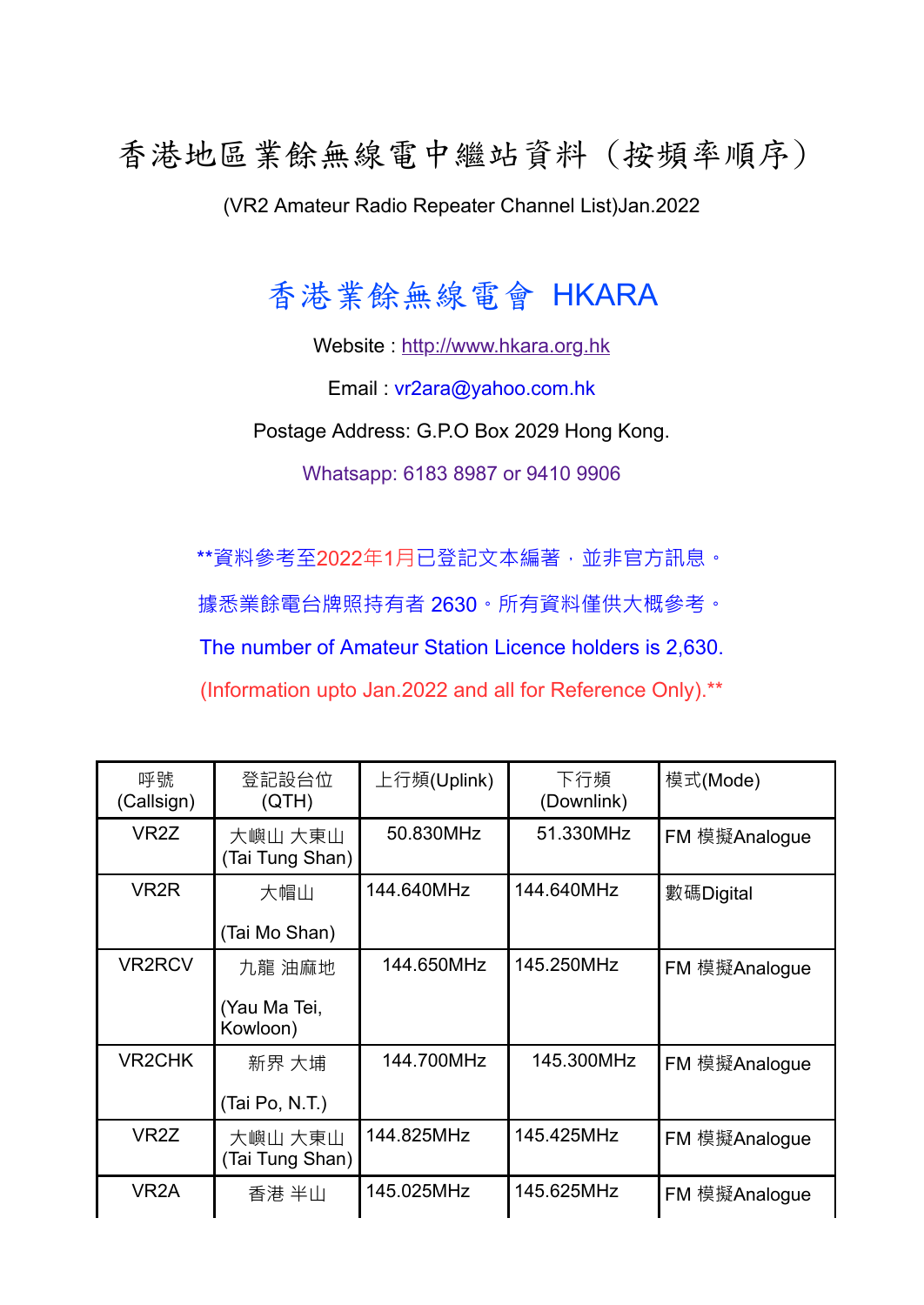| VR <sub>2KP</sub> | 九龍 大老山                     | 145.050MHz  | 145.650MHz  | 模擬/數碼Analogue<br>/ Digital |
|-------------------|----------------------------|-------------|-------------|----------------------------|
|                   | (Tate's Cairn,<br>Kowloon) |             |             |                            |
| VR2HAC            | 新界 西貢                      | 145.075MHz  | 145.675MHz  | FM 模擬Analogue              |
|                   | (Sai Kung, N.T.)           |             |             |                            |
| VR <sub>2</sub> R | 大帽山                        | 145.125MHz  | 145.725MHz  | 模擬/數碼Analogue              |
|                   | (Tai Mo Shan)              |             |             | / Digital                  |
| <b>VR2HKA</b>     | 香港 太平山                     | 145.150MHz  | 145.750MHz  | 模擬/數碼Analogue              |
|                   | (The Peak,<br>Hong Kong)   |             |             | / Digital                  |
| VR2UTM            | 新界 天水圍                     | 145.175MHz  | 145.775MHz  | FM 模擬Analogue              |
|                   | (Tin Shui Wai,<br>N.T.)    |             |             |                            |
| VR2DSR            | 香港 半山                      | 145.225MHz  | 145.825MHz  | 數碼 Digital                 |
|                   | (Mid Levels,<br>Hong Kong) |             |             |                            |
| <b>VR2RDS</b>     | 新界 屯門                      | 430.0125MHz | 435.0125MHz | 數碼 Digital                 |
|                   | (Tuen Mun,<br>N.T.)        |             |             |                            |
| VR2UTM            | 新界 天水圍                     | 430.225MHz  | 435.225MHz  | FM 模擬Analogue              |
|                   | (Tin Shui Wai,<br>N.T.)    |             |             |                            |
| VR2HKA            | 香港 太平山                     | 430.250MHz  | 435.250MHz  | 模擬/數碼Analogue              |
|                   | (The Peak,<br>Hong Kong)   |             |             | / Digital                  |
| VR <sub>2KP</sub> | 九龍 大老山                     | 430.275MHz  | 435.275MHz  | 模擬/數碼Analogue              |
|                   | (Tate's Cairn,<br>Kowloon) |             |             | / Digital                  |
| <b>VR2RCU</b>     | 九龍 油麻地                     | 430.325MHz  | 435.325MHz  | FM 模擬Analogue              |
|                   | (Yau Ma Tei,<br>Kowloon)   |             |             |                            |
| <b>VR2LFS</b>     | 新界 元朗                      | 430.350MHz  | 435.350MHz  | 模擬/數碼Analogue<br>/ Digital |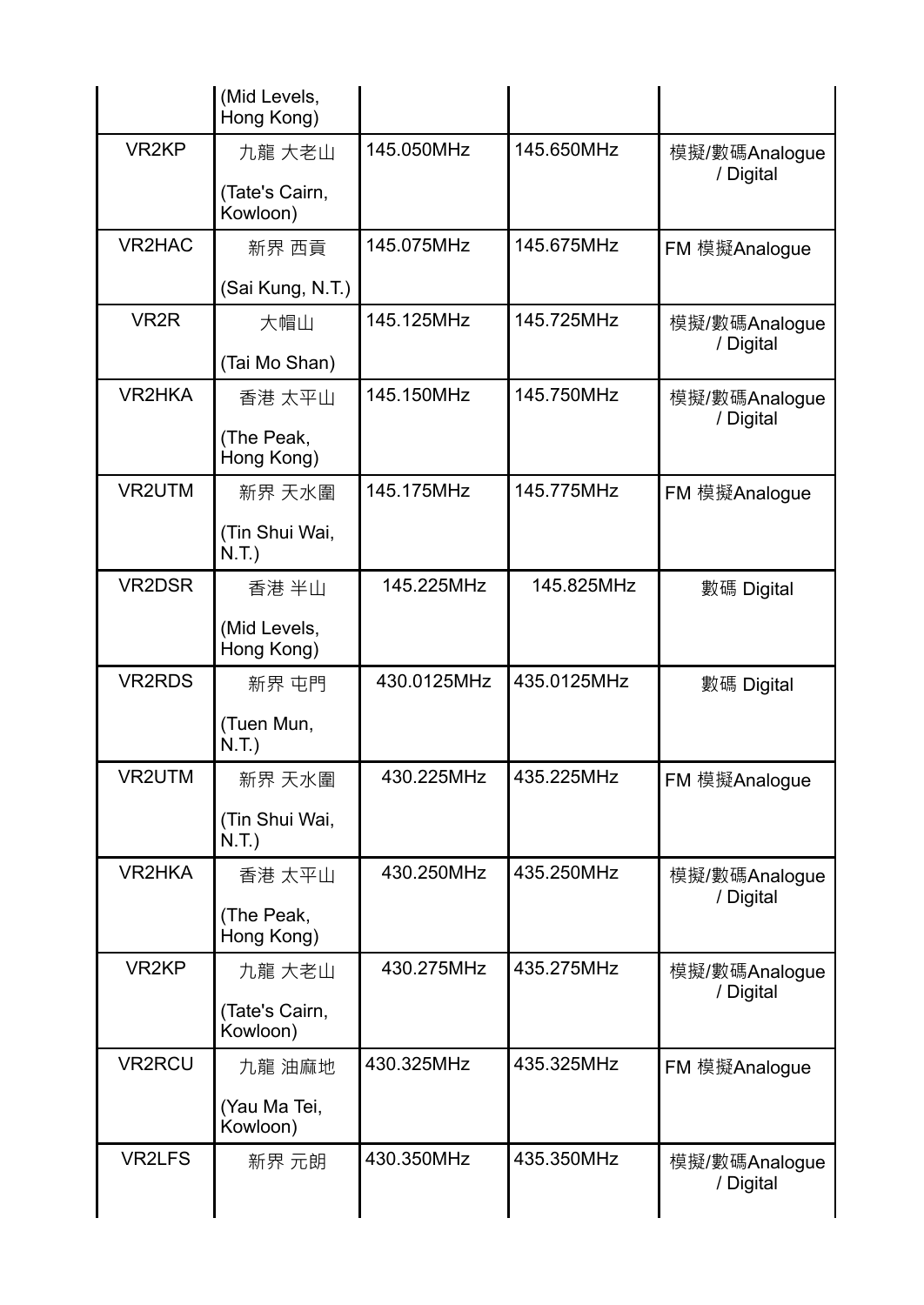|                     | (Yuen Long,<br>N.T.)       |            |            |                            |
|---------------------|----------------------------|------------|------------|----------------------------|
| VR <sub>2</sub> R   | 新界 大帽山                     | 430.400MHz | 435.400MHz | 模擬/數碼Analogue<br>/ Digital |
|                     | (Tai Mo Shan,<br>N.T.)     |            |            |                            |
| VR <sub>2</sub> CSP | 香港 柴灣                      | 430.425MHz | 435.425MHz | 模擬/數碼Analogue<br>/ Digital |
|                     | (Chai Wan,<br>Hong Kong)   |            |            |                            |
| <b>VR2SKT</b>       | 九龍 九龍城                     | 430.450MHz | 435.450MHz | 模擬/數碼Analogue<br>/ Digital |
|                     | (Kowloon<br>City, Kowloon) |            |            |                            |
| <b>VR2HAC</b>       | 新界 西貢                      | 430.475MHz | 435.475MHz | FM 模擬Analogue              |
|                     | (Sai Kung, N.T.)           |            |            |                            |
| VR2JAM              | 香港 灣仔                      | 430.550MHz | 435.550MHz | FM 模擬Analogue              |
|                     | (Wan Chai,<br>Hong Kong)   |            |            |                            |
| VR2SSP              | 九龍 深水埗                     | 430.575MHz | 435.575MHz | 模擬/數碼Analogue<br>/ Digital |
|                     | (Shum Shui Po,<br>Kowloon) |            |            |                            |
| <b>VR2AR</b>        | 香港 柴灣                      | 430.600MHz | 435.600MHz | FM 模擬Analogue              |
|                     | (Chai Wan,<br>Hong Kong)   |            |            |                            |
| VR <sub>2</sub> Z   | 大嶼山 大東山<br>(Tai Tung Shan) | 430.625MHz | 435.625MHz | FM 模擬Analogue              |
| <b>VR2FAN</b>       | 新界 粉嶺                      | 430.725MHz | 435.725MHz | FM 模擬Analogue              |
|                     | (Fanling, N.T.)            |            |            |                            |
| VR2SLY              | 新界 沙田                      | 430.750MHz | 435.750MHz | 模擬/數碼Analogue<br>/ Digital |
|                     | (Shatin, N.T.)             |            |            |                            |
| <b>VR2POL</b>       | 香港 上環                      | 430.800MHz | 435.800MHz | 模擬/數碼Analogue<br>/ Digital |
|                     | (Sheung Wan,<br>Hong Kong) |            |            |                            |
| <b>VR2FTU</b>       | 九龍 旺角                      | 430.825MHz | 435.825MHz | FM 模擬Analogue              |
|                     | (Mongkok,<br>Kowloon)      |            |            |                            |
| <b>VR2SKE</b>       | 新界 西貢                      | 430.850MHz | 435.850MHz | 模擬/數碼Analogue              |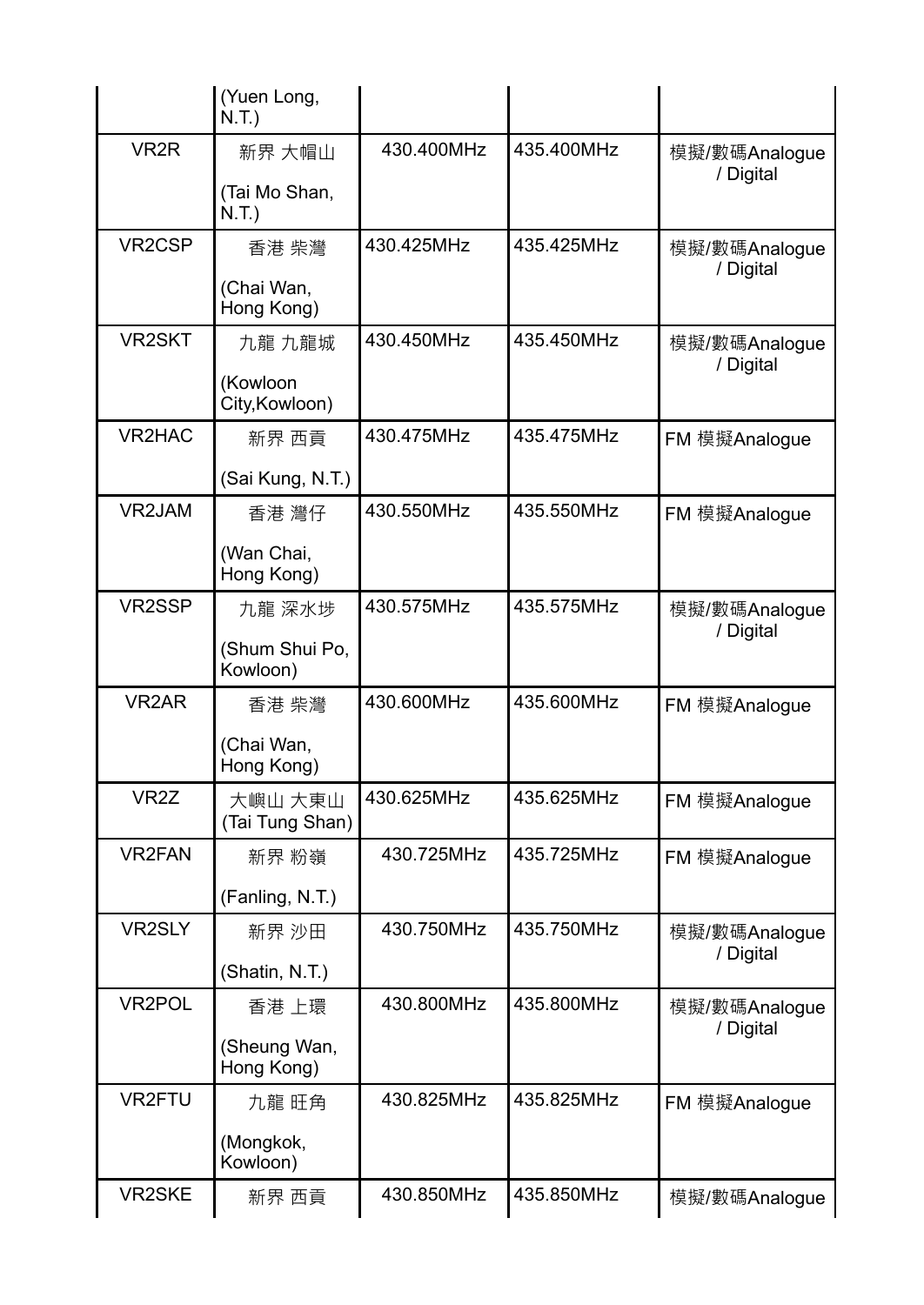|        | (Sai Kung, N.T.)                    |            |            | / Digital                  |
|--------|-------------------------------------|------------|------------|----------------------------|
| VR2DMR | 新界 大埔<br>(Tai Po, N.T.)             | 430.900MHz | 435.900MHz | 模擬/數碼Analogue<br>/ Digital |
| VR2HKP | 新界 荔景<br>(Lai King, N.T.)           | 430.925MHz | 435.925MHz | 模擬/數碼Analogue<br>/ Digital |
| VR2JPO | 香港 半山<br>(Mid Levels,<br>Hong Kong) | 430.950MHz | 435.950MHz | 模擬/數碼Analogue<br>/ Digital |

*##* 香港業餘無線電模擬制式中繼站一般會採用 *CTCSS 110.9Hz* 觸 發

## *##(Analogue mode Amateur Repeater in VR2 are general use 110.9Hz tone gate)*

## **用業餘無線電中繼參考 :**

[http://www.hkara.org.hk/html/book\\_review/rpt\\_ref-1\\_apr12.pdf](http://www.hkara.org.hk/html/book_review/rpt_ref-1_apr12.pdf)

| 另外以下為無線電義務通訊支持活動臨時中繼站慣用頻 |  |
|--------------------------|--|
|--------------------------|--|

| by HKARA | 覆蓋通訊支持 | 145.025MHz | 145.625MHz | FM 模擬Analogue |
|----------|--------|------------|------------|---------------|
|          |        |            |            |               |
|          |        | 430.300MHz | 435.300MHz |               |
| by HKARA | 覆蓋通訊支持 | 430.675MHz | 435.675MHz | FM 模擬Analogue |
| by HKARA | 覆蓋通訊支持 | 430.775MHz | 435.775MHz | FM 模擬Analogue |

香港業餘無線電會 HKARA

Website : [http://www.hkara.org.hk](http://www.hkara.org.hk/)